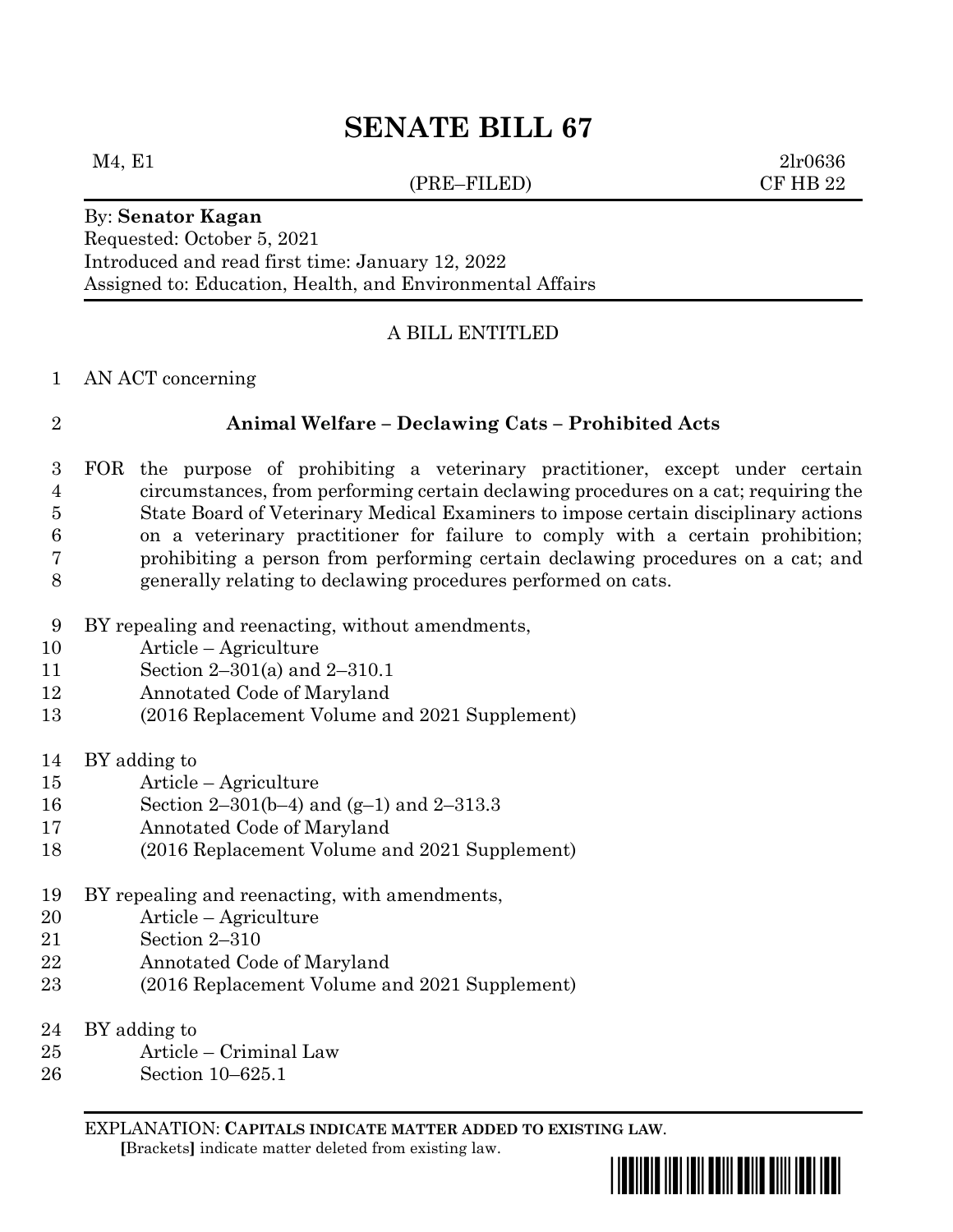|                               | $\overline{2}$<br><b>SENATE BILL 67</b>                                                                                                                                                           |
|-------------------------------|---------------------------------------------------------------------------------------------------------------------------------------------------------------------------------------------------|
| $\mathbf 1$<br>$\overline{2}$ | Annotated Code of Maryland<br>(2021 Replacement Volume and 2021 Supplement)                                                                                                                       |
| 3<br>$\overline{4}$           | SECTION 1. BE IT ENACTED BY THE GENERAL ASSEMBLY OF MARYLAND,<br>That the Laws of Maryland read as follows:                                                                                       |
| $\overline{5}$                | Article - Agriculture                                                                                                                                                                             |
| 6                             | $2 - 301.$                                                                                                                                                                                        |
| 7                             | In this subtitle the following words have the meanings indicated.<br>(a)                                                                                                                          |
| 8                             | "DECLAWING PROCEDURE" MEANS:<br>$(B-4)$ (1)                                                                                                                                                       |
| 9<br>10<br>11                 | AN ONYCHECTOMY, A DACTYLECTOMY, A PHALANGECTOMY,<br>(I)<br>OR ANY OTHER PROCEDURE THAT REMOVES A PORTION OF THE PAW OR DIGIT OF AN<br>ANIMAL IN ORDER TO REMOVE A CLAW;                           |
| 12<br>13<br>14                | A TENDONECTOMY OR ANY OTHER PROCEDURE THAT CUTS<br>(II)<br>OR MODIFIES THE TENDON OF THE LIMB, PAW, OR DIGIT OF AN ANIMAL IN ORDER TO<br>PROHIBIT THE EXTENSION OF A CLAW; OR                     |
| 15<br>16                      | $(III)$ ANY<br><b>PROCEDURE</b><br><b>THAT</b><br><b>PREVENTS</b><br><b>THE</b><br><b>NORMAL</b><br>FUNCTIONING OF ONE OR MORE CLAWS OF AN ANIMAL.                                                |
| 17<br>18<br>19                | "DECLAWING PROCEDURE" DOES NOT INCLUDE NAIL FILING,<br>(2)<br>NAIL TRIMMING, OR THE PLACEMENT OF TEMPORARY NAIL CAPS ON ONE OR MORE<br><b>CLAWS OF AN ANIMAL.</b>                                 |
| 20<br>21<br>22                | "THERAPEUTIC PURPOSE" MEANS TO ADDRESS A PHYSICAL OR<br>$(G-1)$ (1)<br>MEDICAL CONDITION THAT COMPROMISES THE HEALTH OR WELL-BEING OF AN<br>ANIMAL.                                               |
| 23<br>24<br>$25\,$            | "THERAPEUTIC PURPOSE" DOES NOT INCLUDE COSMETIC OR<br>(2)<br>AESTHETIC REASONS OR REASONS OF CONVENIENCE IN THE KEEPING OR HANDLING<br>OF THE ANIMAL.                                             |
| 26                            | $2 - 310.$                                                                                                                                                                                        |
| $27\,$<br>28<br>29            | The Board may refuse, suspend, or revoke any application or license, and<br>(A)<br>censure or place on probation any licensee after a hearing, if the veterinarian or veterinary<br>practitioner: |
| 30<br>$31\,$                  | Is unable to practice veterinary medicine competently due to a physical<br>(1)<br>or mental disability;                                                                                           |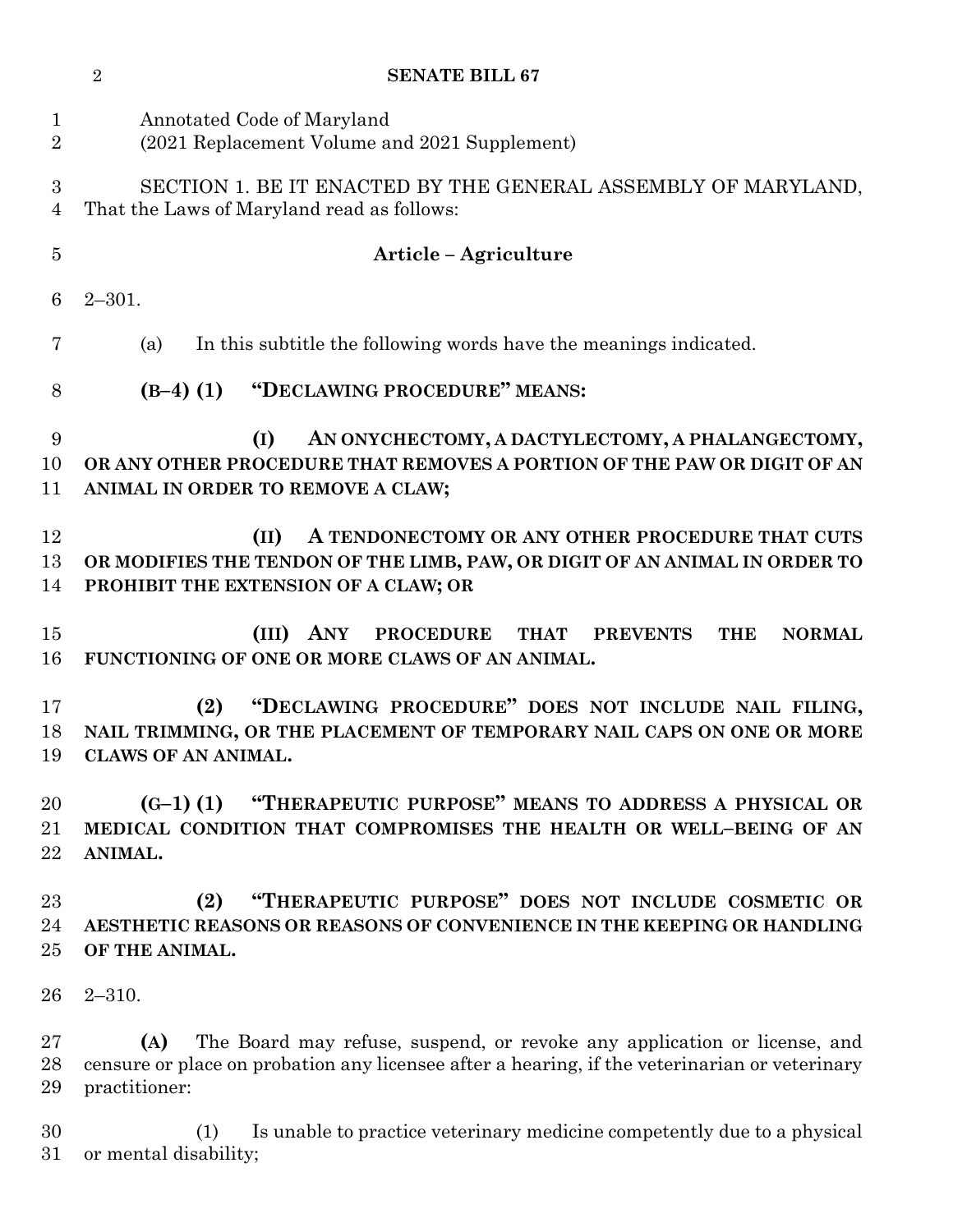### **SENATE BILL 67** 3

 (2) Is convicted of a violation of any federal or State law relating to prescription drugs, a controlled dangerous substance under Title 5, Subtitle 4 of the Criminal Law Article, or a controlled substance as defined by 21 U.S.C. § 812; (3) Is convicted of a felony, or of a crime involving moral turpitude; (4) Is convicted of violating any provision of this subtitle, any unlawful or fraudulent practice, or any fraudulent, misleading, or deceptive representation or advertising concerning his professional qualifications or the quality of materials or drugs used by him in his professional work or in the treatment of animals; (5) Has a final judgment entered against him in a civil malpractice case involving gross personal negligence; (6) Obtains the license by fraud or misrepresentation, either in the application, or in passing the examination; (7) Is guilty of employing or permitting to practice veterinary medicine any person who does not hold a license to practice veterinary medicine in the State; (8) Fails to comply with Board rules or regulations after receiving a license; (9) Is grossly negligent or deliberately cruel to an animal; (10) Is determined by four members to be professionally incompetent as a veterinary practitioner; (11) Is disciplined by a licensing authority of another state, including the suspension or revocation of a license to practice veterinary medicine, for an act that would be grounds for disciplinary action under this section; or (12) Fails to comply with animal cruelty or animal fighting reporting requirements under § 2–313.1 of this subtitle. **(B) THE BOARD SHALL REFUSE, SUSPEND, OR REVOKE ANY APPLICATION OR LICENSE, AND CENSURE OR PLACE ON PROBATION ANY LICENSEE AFTER A HEARING, IF THE VETERINARIAN OR VETERINARY PRACTITIONER FAILS TO COMPLY WITH THE CAT DECLAWING PROHIBITION UNDER § 2–313.3 OF THIS SUBTITLE.** 2–310.1. (a) In lieu of or in addition to suspension of the license, the Board may impose a penalty of not more than \$5,000 for a first offense.

 (b) In addition to revocation of the license, the Board may impose a penalty of not more than \$5,000 for a first offense.